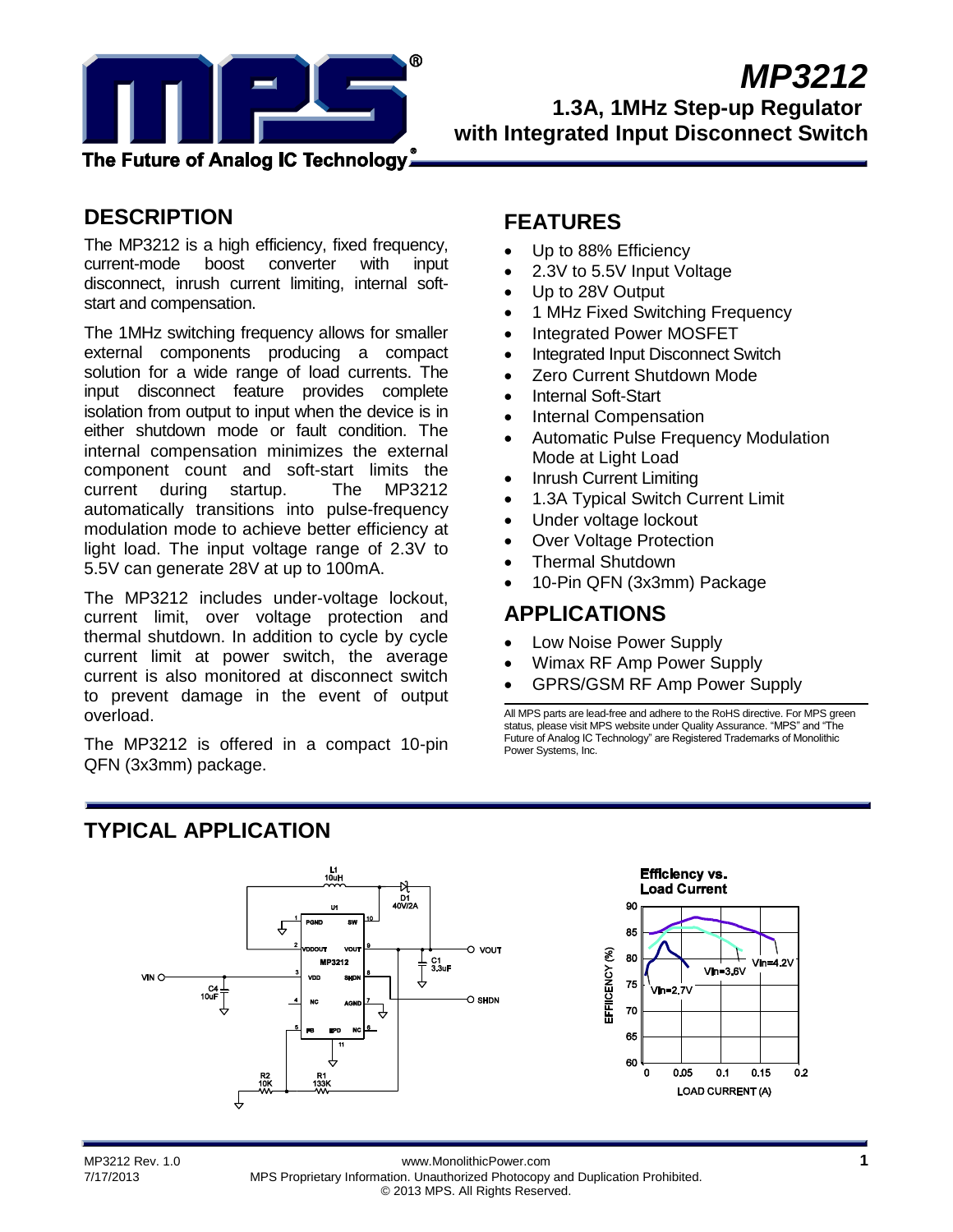## **ORDERING INFORMATION**

| <b>Part Number*</b> | Package           | <b>Top Marking</b> | Temperature                         |
|---------------------|-------------------|--------------------|-------------------------------------|
| MP3212DQ            | QFN10 (3mm x 3mm) |                    | $-40^{\circ}$ C to +85 $^{\circ}$ C |

\* For Tape & Reel, add suffix –Z (e.g. MP3212DQ–Z). For RoHS Compliant Packaging, add suffix –LF (e.g. MP3212DQ–LF–Z)



# **ABSOLUTE MAXIMUM RATINGS (1)**

| Continuous Power Dissipation $(T_A = +25^{\circ}C)^{(2)}$ |  |
|-----------------------------------------------------------|--|
|                                                           |  |
|                                                           |  |
|                                                           |  |
| Storage Temperature -65°C to +150°C                       |  |

## *Recommended Operating Conditions* **(3)**

| Supply Voltage V <sub>IN</sub> 2.3V to 5.5V                   |  |  |
|---------------------------------------------------------------|--|--|
|                                                               |  |  |
| Operating Temperature  -40°C to +85°C                         |  |  |
| Thermal Resistance <sup>(4)</sup> $\theta_{JA}$ $\theta_{JC}$ |  |  |
| QFN10 (3×3mm) 50  12  °C/W                                    |  |  |

#### **Notes:**

- 3) The device is not guaranteed to function outside of its operating conditions.
- 4) Measured on JESD51-7, 4-layer PCB.

<sup>1)</sup> Exceeding these ratings may damage the device.

<sup>2)</sup> The maximum allowable power dissipation is a function of the maximum junction temperature  $T_J$  (MAX), the junction-toambient thermal resistance  $\theta_{JA}$ , and the ambient temperature TA. The maximum allowable continuous power dissipation at any ambient temperature is calculated by  $P_D$  (MAX) = (T  $(MAX)-T_A)/\theta_{JA}$ . Exceeding the maximum allowable power dissipation will cause excessive die temperature, and the regulator will go into thermal shutdown. Internal thermal shutdown circuitry protects the device from permanent damage.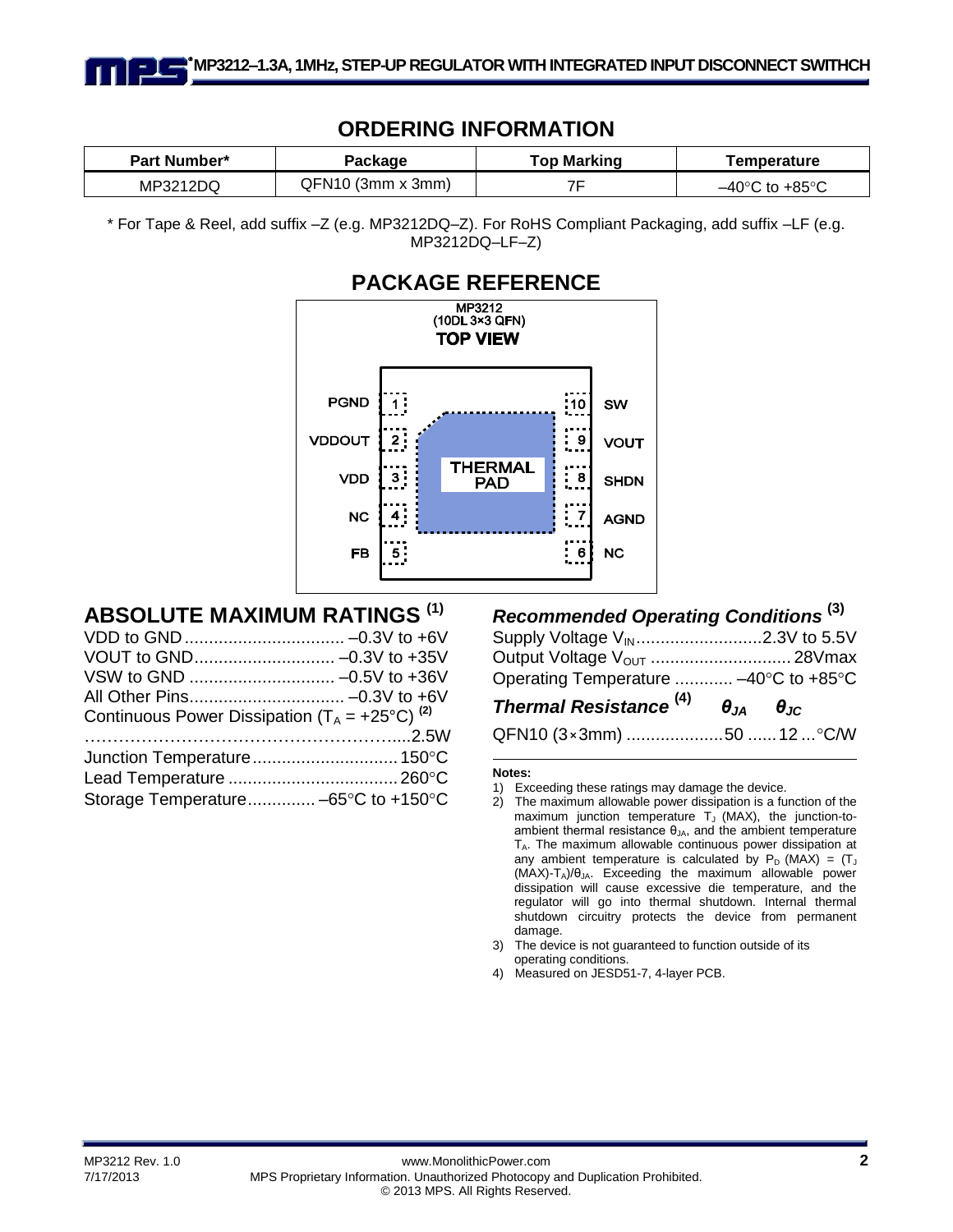# **ELECTRICAL CHARACTERISTICS**

### $V_{DD} = 3.6V$ ,  $V_{GND} = V_{SHDN} = 0V$ ,  $T_A = 25^{\circ}C$ .  $C_{IN} = 10\mu F$ ,  $C_{OUT} = 3.3\mu F$ , L=10 $\mu H$ , R1=10k $\Omega$ , R2=133k $\Omega$ , **unless otherwise noted**

| Parameter                                                           | <b>Condition</b><br><b>Symbol</b>                                                                |                                                           | Min            | <b>Typ</b>     | <b>Max</b> | <b>Units</b> |
|---------------------------------------------------------------------|--------------------------------------------------------------------------------------------------|-----------------------------------------------------------|----------------|----------------|------------|--------------|
| Supply Operating Voltage <sup>(1)</sup>                             | $V_{DD}$                                                                                         |                                                           | 2.3            |                | 5.5        | V            |
| Under Voltage Lockout High<br>Threshold                             | $V_{UVLO,HI}$                                                                                    | $V_{DD}$ rising                                           |                | 2.2            | 2.3        | $\vee$       |
| Under Voltage Lockout Low<br>Threshold                              | V <sub>UVLO,LO</sub>                                                                             | V <sub>DD</sub> falling                                   | 1.8            | $\overline{2}$ |            | $\vee$       |
| <b>Shutdown Current</b>                                             | $I_{Q,SHDN}$                                                                                     | $V_{SHDN} = V_{DD}$                                       |                |                | 1          | μA           |
| Supply Current (PFM)                                                | $I_{Q(PFM)}$                                                                                     | Not switching                                             |                | 180            |            | μA           |
| Supply Current (PWM)                                                | $I_{Q(PWM)}$                                                                                     | Not switching                                             |                | 400            |            | $\mu$ A      |
| <b>Switching Frequency</b>                                          | $F_{SW}$                                                                                         |                                                           | 0.85           | 1              | 1.15       | <b>MHz</b>   |
| Minimum On time                                                     | $t_{ON, MIN}$                                                                                    |                                                           |                | 80             |            | ns           |
| Maximum Duty Cycle                                                  | $D_{MAX}$                                                                                        | $V_{FB} = 0V$                                             | 90             |                |            | %            |
| SW On-Resistance                                                    | $R_{DS(ON)}$                                                                                     | $I(SW) = 100mA$                                           |                | 0.4            |            | $\Omega$     |
| SW Leakage                                                          | $I_{SW}$                                                                                         | $V_{\text{SHDN}} = V_{\text{DD}}$ , $V_{\text{SW}} = 30V$ |                | 1              | 5          | μA           |
| <b>SW Current Limit</b>                                             | <b>LIM</b>                                                                                       |                                                           |                | 1.3            |            | A            |
| Input Disconnect On-Resistance                                      | $I_{\text{OUT}} = 50 \text{mA}, t > 2.048 \text{ms}(2)$<br>$R_{DS(ON) \_ VDDOUT}$<br>$SHDN = 0V$ |                                                           |                | 0.2            |            | $\Omega$     |
| Input Disconnect Leakage Current                                    | I <sub>SW_VDDOUT</sub>                                                                           | $V_{DDOUT} = 0V$                                          |                |                | 1          | μA           |
| Soft Inrush Current Source at<br>V <sub>DDOUT</sub>                 | $V_{DD}$ - $V_{DDOUT}$ = 0.5V, t <sub>ON</sub><br>I <sub>SS_VDDOUT</sub><br><2.048ms(2)          |                                                           |                | 120            |            | mA           |
| Logic High Voltage                                                  | $\mathsf{V}_{\mathsf{HI}}$                                                                       |                                                           | $\overline{2}$ |                |            | $\vee$       |
| Logic Low Voltage                                                   | $V_{LO}$                                                                                         |                                                           |                |                | 0.7        | $\vee$       |
| Pull-up Resistor                                                    | Enabled, Input at GND<br>$R_{UP}$                                                                |                                                           |                | 1              |            | $M\Omega$    |
| FB Voltage                                                          | $V_{FB}$                                                                                         |                                                           | 1.2            | 1.23           | 1.26       | $\vee$       |
| FB Input Bias Current                                               | $V_{FB} = 1.23V$<br>$I_{FB}$                                                                     |                                                           | $-0.1$         |                | 0.1        | μA           |
| Leakage Current when Disabled                                       | Disabled, Input at GND<br>LEAKAGE                                                                |                                                           |                | 1              |            | μA           |
| <b>Thermal Shutdown</b><br>$T_{\scriptsize{\textnormal{SHDN\_TH}}}$ |                                                                                                  |                                                           |                | 150            |            | $\circ$ C    |
| <b>Thermal Shutdown Hysteresis</b>                                  | T <sub>SHDN_HYS</sub>                                                                            |                                                           |                | 25             |            | $\circ$ C    |
| FB=GND<br>Over-voltage Thershold<br>$V_{OV}$                        |                                                                                                  |                                                           | 31             | 34             |            | $\vee$       |
| <b>Over-current Thershold</b><br>$I_{\text{OI}}$                    |                                                                                                  | t>2.048ms(2), DC current                                  |                | 1.7            |            | A            |
| Load Regulation                                                     | $\Delta V_{\text{OUT}}$ / $\Delta I_{\text{OUT}}$                                                | $I_{\text{OUT}} = 50 \text{mA}$ to 100mA                  |                | 0.1            |            | $\%$         |
| Line Regulation                                                     | $\Delta V_{\text{OUT}}$ / $\Delta V_{\text{DD}}$                                                 | $V_{DD}$ = 3.6V to 2.6V, $I_{OUT}$ =<br>50mA              |                | 0.1            |            | $%$ /V       |

**Notes:**

1) Minimum supply operating voltage needs to be above 2.5V at -40°C.

2) Timer is around 2ms-4ms.

3) Guaranteed by design, not tested.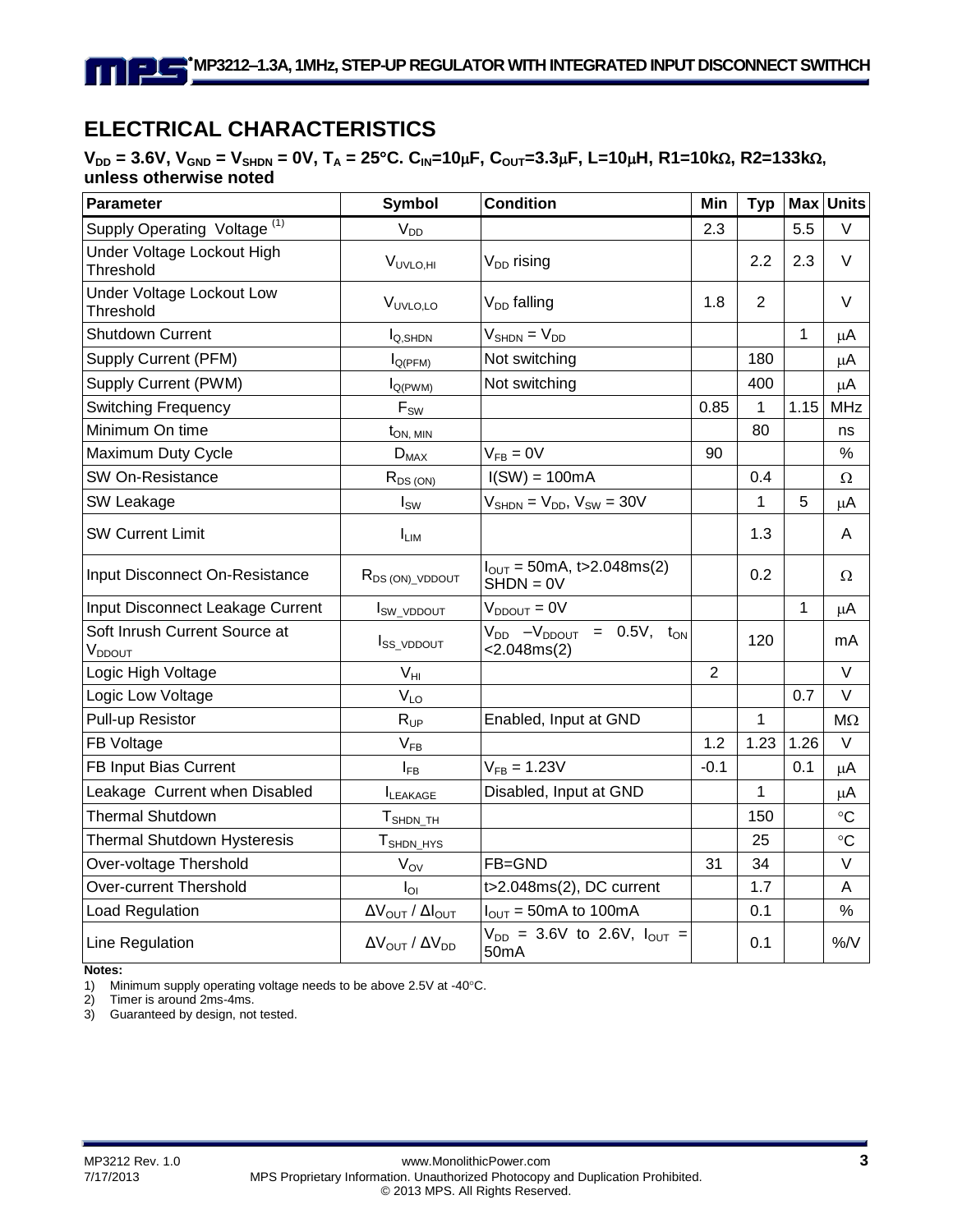# **PIN FUNCTIONS**

| QFN10<br>Pin#  | <b>Name</b> | <b>Description</b>                                                 |
|----------------|-------------|--------------------------------------------------------------------|
| 1              | <b>PGND</b> | Power Ground. The ground return for $C_{OUT}$ and internal switch  |
| 2              |             | VDDOUT Input voltage after passing through the input isolation FET |
| 3              | VDD.        | Actual input voltage before the isolation FET                      |
| $\overline{4}$ | NC.         | No Connect                                                         |
| 5              | FB          | Feedback voltage.                                                  |
| 6              | NC.         | No Connect                                                         |
| $\overline{7}$ | <b>AGND</b> | Analog ground                                                      |
| 8              | <b>SHDN</b> | Shutdown. Active high                                              |
| 9              | <b>VOUT</b> | Output Voltage                                                     |
| 10             | <b>SW</b>   | Switch node.                                                       |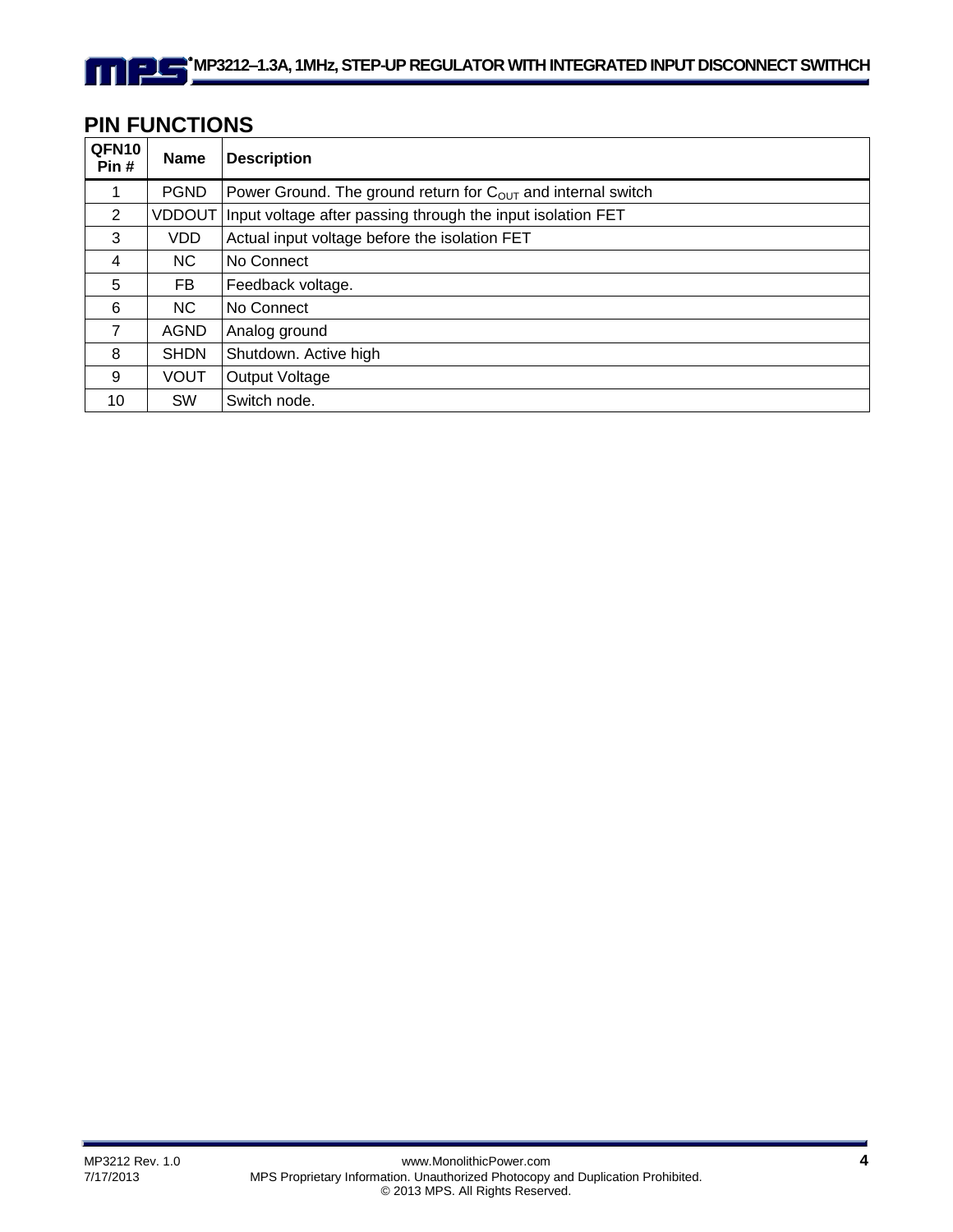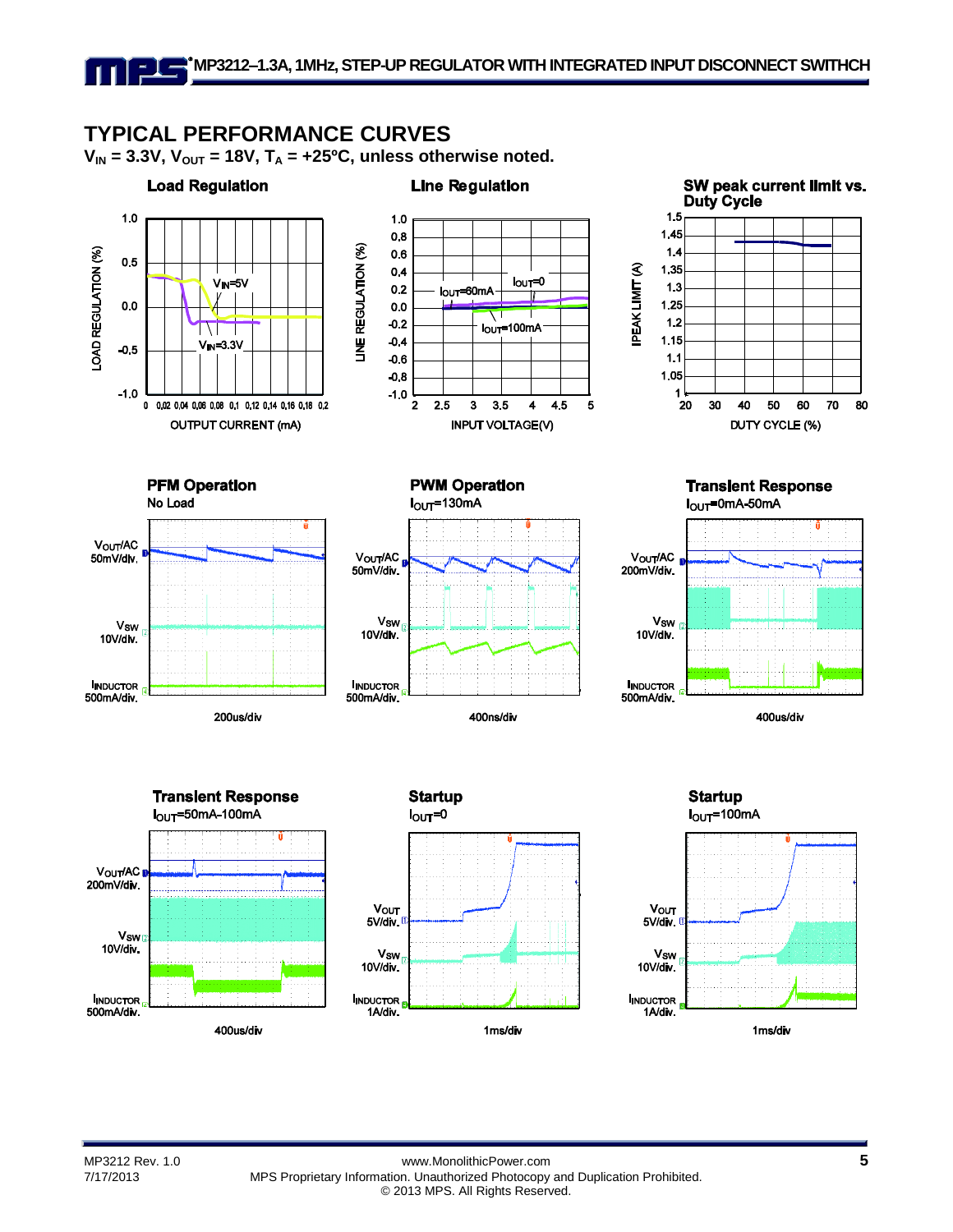### **TYPICAL PERFORMANCE CURVES** *(continued)*  $V_{IN}$  = 3.3V,  $V_{OUT}$  = 18V,  $T_A$  = +25<sup>o</sup>C, unless otherwise noted.

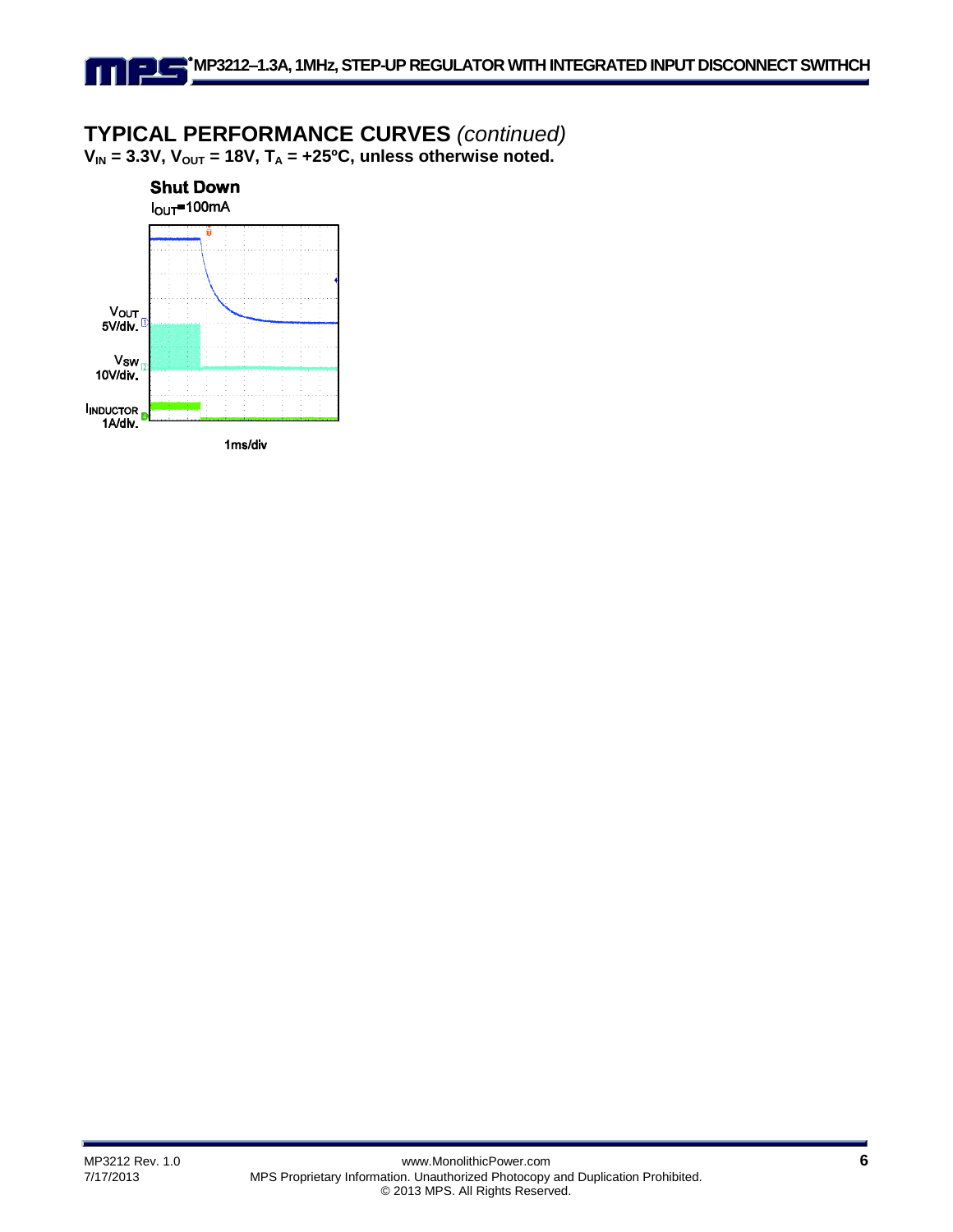# **BLOCK DIAGRAM**



**Figure 1—Functional Block Diagram**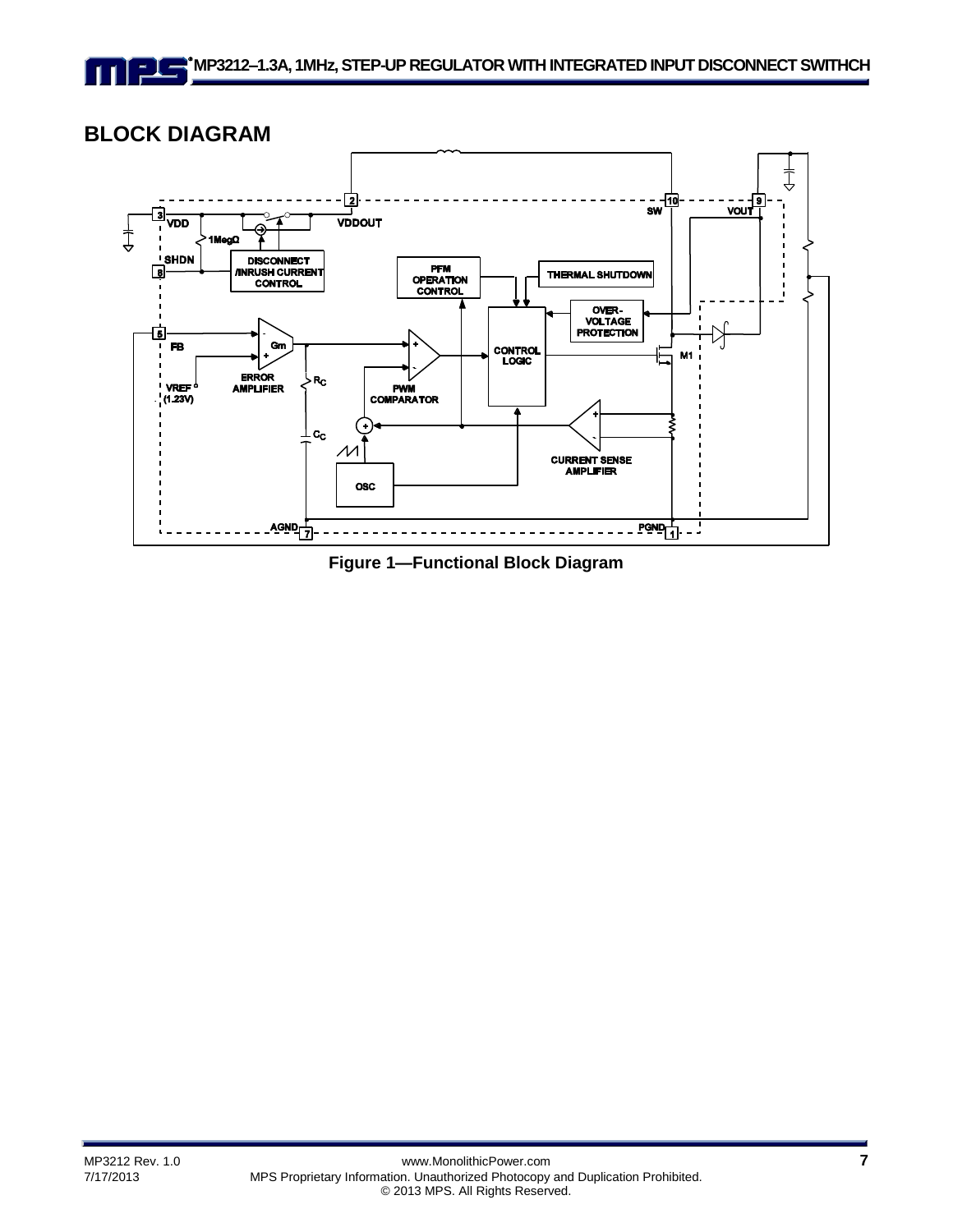## **OPERATION**

The MP3212 uses a constant frequency, peak current mode boost regulation architecture to regulate the feedback voltage. The operation of the MP3212 can be understood by referring to the block diagram of Figure 1.

At the beginning of each cycle, the power MOSFET-M1 turns on, to prevent sub-harmonic oscillations at duty cycles greater than 50%, a stabilizing ramp is added to the output of the current sense amplifier. When the output voltage of current sense amplifier equals to the output voltage of error amplifier, the power MOSFET-M1 turns off.

The voltage at the output of the error amplifier is an amplified version of the difference between the 1.23V reference voltage and the feedback voltage. The peak inductor current is corresponded to the error amplifier output. If the feedback voltage starts to drop, the output of error amplifier increases, which results in more current flowing through the power MOSFET-M1 and thus increases the power delivered to the output. The use of current mode control improves transient response.

To prevent the battery from discharging, when MP3212 is disabled, the inductor is automatically disconnected from the input supply.

The MP3212 has internal soft start control and internal loop compensation to save external components.

The MP3212 monitors input under voltage conditions, output over voltage conditions, and over temperature events for input under voltage lockout, output over voltage protection and over temperature protection.

#### **Start-Up Sequence**

After SHDN pin is pulled low, or a restart is triggered by the fault condition, MP3212 will go through a start up sequence described as below.

At the beginning of start up, the VDDOUT switch is configured as the current source to regulate the inrush current, and pre-charge the capacitor at Vout. There is 2ms timer to make sure the capacitor at Vout is charged up close to Vin minus a diode drop. However, if Vout is still not charged up after timeout, MP3212 will stay in this mode.

After 2ms timeout, if Vout is charged up close to Vin minus a diode drop, then the VDDOUT switch will be fully turned on and connect the inductor to VDD. MP3212 will enter soft start.

The error amplifier voltage is increased slowly during soft start to prevent overshoot. When VFB approaches the internal band-gap voltage, the MP3212 starts normal operation.

| <b>FAULT DESCRIPTION</b>       | <b>FAULT CONDITION</b>        | <b>FAULT REACTION</b>                                                                                                                                               |
|--------------------------------|-------------------------------|---------------------------------------------------------------------------------------------------------------------------------------------------------------------|
| Under-voltage at VDD           | V(VDD) < V <sub>UVLO,LO</sub> | Disables I/Os and waits until V(VDD)<br>reaches $V_{UVLO,HI}$ on to begin with the<br>start-up sequence                                                             |
| Over-current drawn from VDDOUT | I(VDDOUT) > I <sub>OI</sub>   | Disables VDDOUT switch and SW switch<br>and immediately restarts the start-up<br>sequence                                                                           |
| Over-voltage at VOUT           | $V(VOUT) > V_{OV}$            | Disables VDDOUT switch and SW switch<br>and waits until output voltage V(VOUT)<br>drops to $V_{\text{OV}}$ $V_{\text{OV Hvs}}$ to restart the start-<br>up sequence |
| Over Temperature on chip       | $Tj > T_{\text{SHDN\_TH}}$    | Disables VDDOUT switch and SW switch<br>and waits until junction temp drops to<br>T <sub>SHDN_TH</sub> . T <sub>SHDN_HYS</sub> to restart the start-up<br>sequence  |

#### **Fault Control**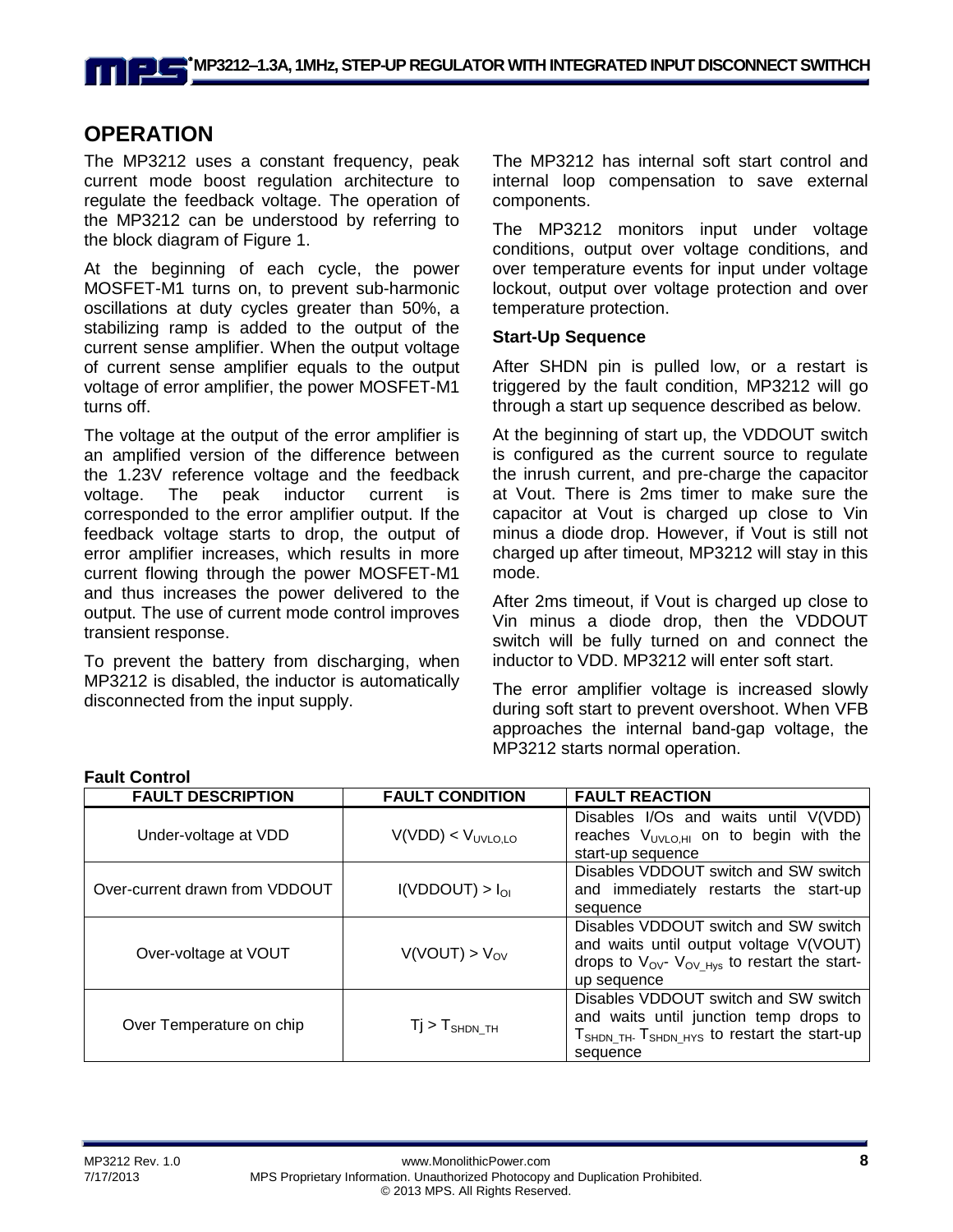### **Maximum Duty Cycle**

The maximum duty cycle Dmax will determine the maximum output voltage that the MP3212 can provide. The maximum duty cycle is defined by the minimum off time of the switch.  $DMAX = 1 - to$ FF\*Fosc

#### **PFM Mode**

During the light load condition, the MP3212 automatically enters pulse frequency modulation (PFM) mode. In PFM mode, most of the internal circuitry is turned off, only keeping alive the active circuitry required to regulate the output voltage.

#### **Isolation From V<sub>IN</sub> (SHDN=High)**

To prevent the battery from discharging the MP3212 is automatically disconnected from the battery when put in shutdown mode. The MP3212 has an internal, low resistance isolation FET that opens when the SHDN pin is pulled high.

#### **Average Current Monitor at the Disconnect Switch**

If the average current is above the over current set value VOI, the isolation switch is open, the boost switch is opened, MP3212 then immediately goes into start-up mode.

# **APPLICATION INFORMATION**

#### **Components referenced below apply to Typical Application Circuit on page 1.**

#### **Setting the Output Voltage**

Set the output voltage by selecting the resistive voltage divider ratio. Use 10kΩ for the low-side resistor R2 of the voltage divider. Determine the high-side resistor R1 by the equation:

$$
R1 = \frac{R2 \times (V_{OUT} - V_{FB})}{V_{FB}}
$$

where  $V_{\text{OUT}}$  is the output voltage.

For R2 = 10k $\Omega$  and  $V_{FB}$  = 1.23V, then

R1 (kΩ) = 8.13 x (V<sub>OUT</sub> – 1.23) kΩ.

### **Selecting the Input Capacitor**

An input capacitor is required to supply the AC ripple current to the inductor, while limiting noise at the input source. A low ESR capacitor is

required to keep the noise at the IC to a minimum. Ceramic capacitors are preferred, but tantalum or low-ESR electrolytic capacitors may also suffice.

Use an input capacitor value greater than 4.7μF. The capacitor can be electrolytic, tantalum or ceramic. However since it absorbs the input switching current it requires an adequate ripple current rating. Use a capacitor with RMS current rating greater than the inductor ripple current (see Selecting The Inductor to determine the inductor ripple current).

To ensure stable operation, place the input capacitor as close to the IC as possible. Alternately a smaller high quality ceramic 0.1μF capacitor may be placed closer to the IC with the larger capacitor placed further away. If using this technique, the larger capacitor can be a tantalum or electrolytic type. All ceramic capacitors should be placed close to the MP3212.

#### **Selecting the Output Capacitor**

The output capacitor is required to maintain the DC output voltage. Low ESR capacitors are preferred to keep the output voltage ripple to a minimum. The characteristic of the output capacitor also affects the stability of the regulation control system. Ceramic, tantalum, or low ESR electrolytic capacitors are recommended. In the case of ceramic capacitors, the impedance of the capacitor at the switching frequency is dominated by the capacitance, and so the output voltage ripple is mostly independent of the ESR. The output voltage ripple is estimated to be:

$$
V_{\text{RIPPLE}} \approx \frac{\left(1 - \frac{V_{\text{IN}}}{V_{\text{OUT}}}\right) \times I_{\text{LOAD}}}{C_{\text{OUT}} \times f_{\text{SW}}}
$$

Where  $V_{RIPPLE}$  is the output ripple voltage,  $V_{IN}$  and  $V<sub>OUT</sub>$  are the DC input and output voltages respectively,  $I_{\text{LOAD}}$  is the load current,  $f_{\text{SW}}$  is the switching frequency, and  $C_{\text{OUT}}$  is the capacitance of the output capacitor.

In the case of tantalum or low-ESR electrolytic capacitors, the ESR dominates the impedance at the switching frequency, and so the output ripple is calculated as: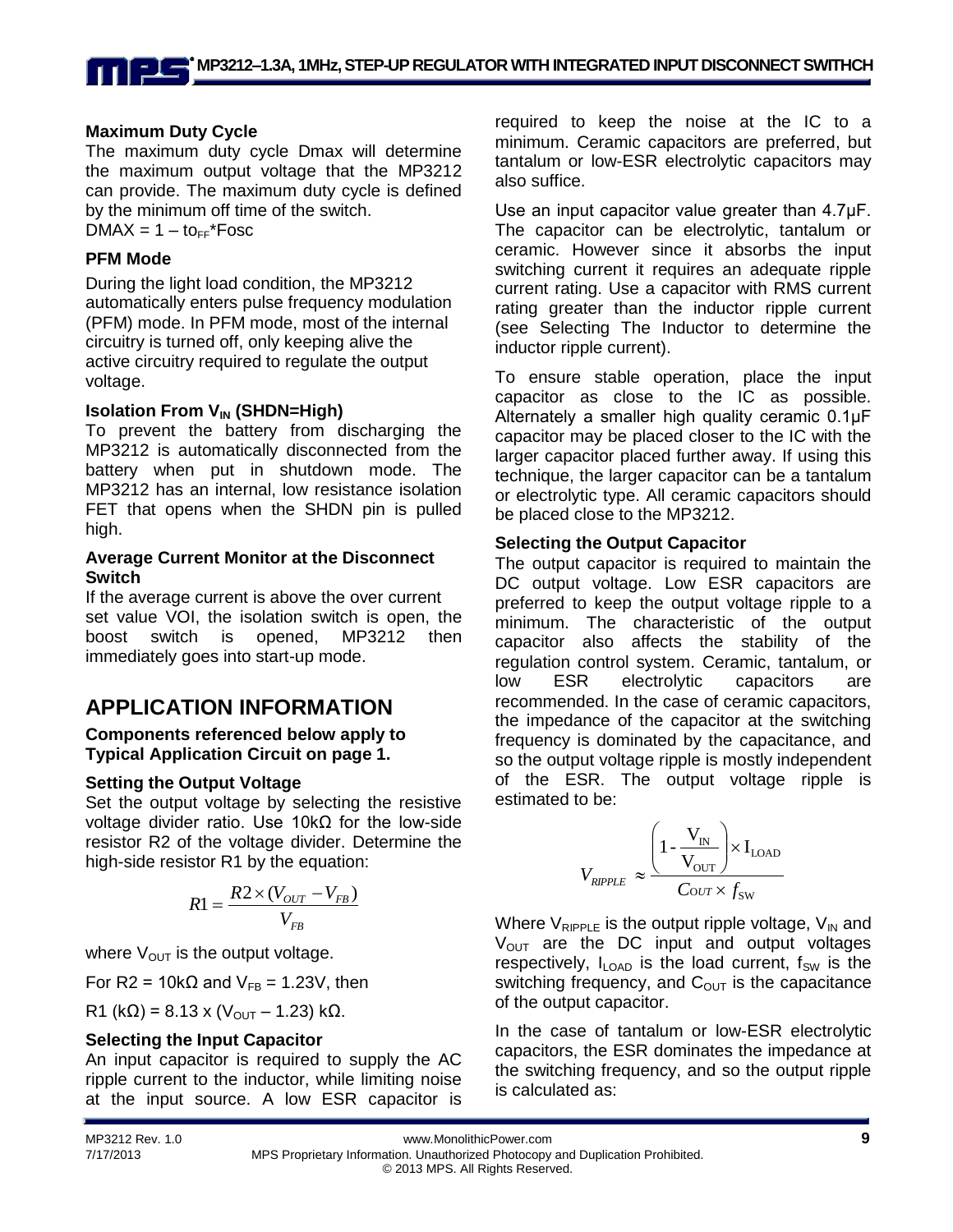

$$
V_{\textit{RIPPLE}} \approx \frac{(1-\frac{V_{\textit{IN}}}{V_{\textit{OUT}}})\times I_{\textit{LOAD}}}{C_{\textit{OUT}}\times f_{\textit{SW}}} + \frac{I_{\textit{LOAD}}\times R_{\textit{ESR}}\times V_{\textit{OUT}}}{V_{\textit{IN}}}
$$

Where  $R_{ESR}$  is the equivalent series resistance of the output capacitors.

Choose an output capacitor to satisfy the output ripple and load transient requirements of the design. A 3.3μF ceramic capacitor is suitable for most applications.

#### **Selecting the Inductor**

The inductor is required to force the higher output voltage while being driven by the input voltage. A larger value inductor results in less ripple current that results in lower peak inductor current, reducing stress on the internal N-Channel switch. However, the larger value inductor has a larger physical size, higher series resistance, and/or lower saturation current.

A 10µH inductor is recommended for most applications. However, a more exact inductance value can be calculated. A good rule of thumb is to allow the peak-to-peak ripple current to be approximately 30-50% of the maximum input current. Make sure that the peak inductor current is below 75% of the current limit at the operating duty cycle to prevent loss of regulation due to the current limit. Also make sure that the inductor does not saturate under the worst-case load transient and startup conditions. Calculate the required inductance value by the equation:

$$
L = \frac{V_{IN} \times (V_{OUT} - V_{IN})}{V_{OUT} \times f_{SW} \times \Delta I}
$$

$$
I_{IN(MAX)} = \frac{V_{OUT} \times I_{LOAD(MAX)}}{V_{IN} \times \eta}
$$

$$
\Delta I = (30\% - 50\%)I_{IN(MAX)}
$$

Where  $I_{\text{LOAD (MAX)}}$  is the maximum load current,  $\Delta I$  is the peak-to-peak inductor ripple current, and η is efficiency.

#### **Selecting the Diode**

The output rectifier diode supplies current to output when the internal MOSFET is off. To reduce losses due to diode forward voltage and recovery time, use a Schottky diode with the MP3212. The diode

should be rated for a reverse voltage greater than the output voltage used. The average current rating must be greater than the maximum load current expected, and the peak current rating must be greater than the peak inductor current.

### **Layout Consideration**

High frequency switching regulators require very careful layout for stable operation and low noise. All components must be placed as close to the IC as possible. Keep the path between the SW pin, output diode, output capacitor and GND pin extremely short for minimal noise and ringing. The input capacitor must be placed close to the IN pin for best decoupling. All feedback components must be kept close to the FB pin to prevent noise injection on the FB pin trace. The ground return of the input and output capacitors should be tied close to the GND pin. See the MP3212 demo board layout for reference.